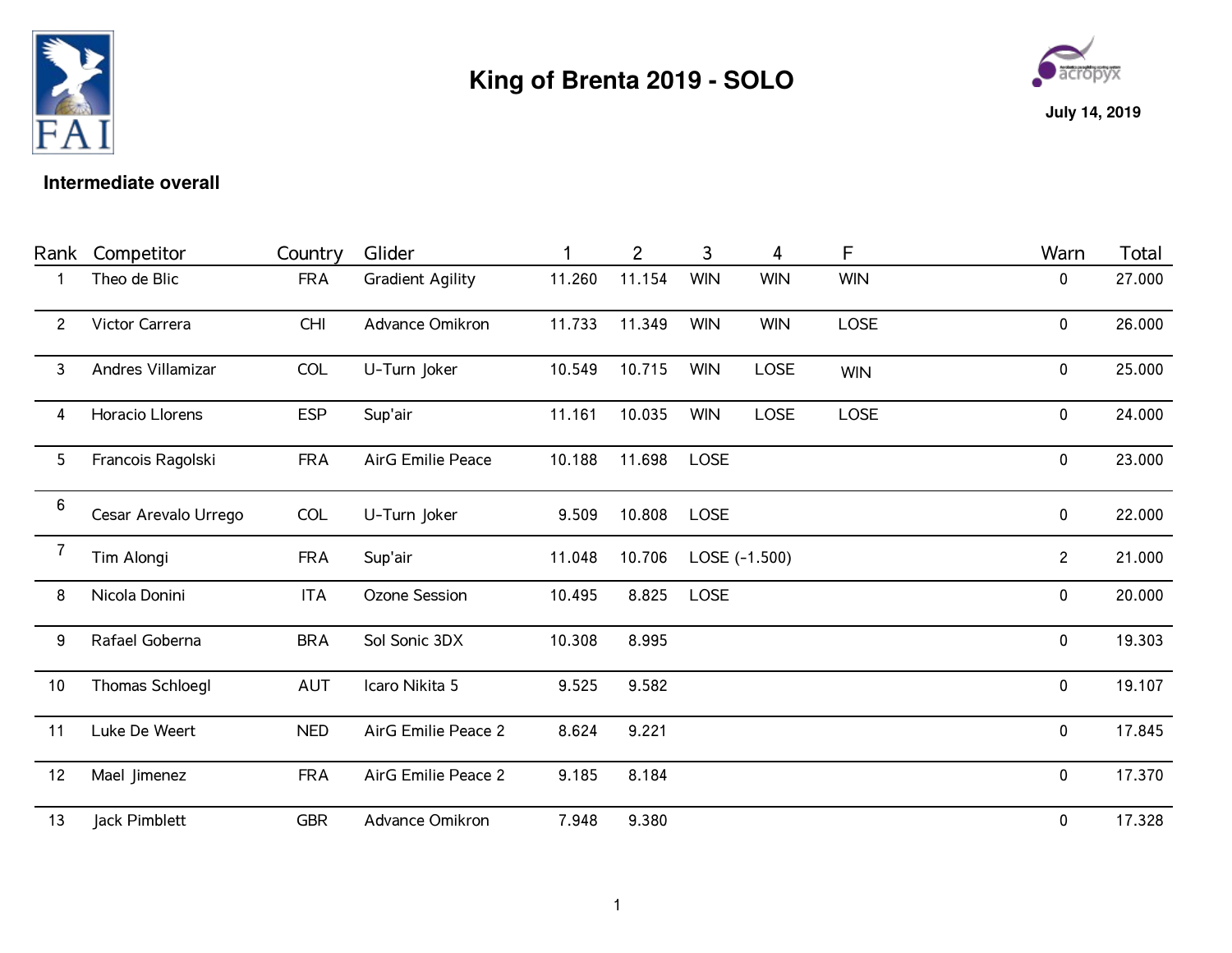## **Intermediate overall**

| Rank | Competitor                  | Country    | Glider                   |       | $\overline{c}$ | 3 | 4 | F | Warn         | Total  |
|------|-----------------------------|------------|--------------------------|-------|----------------|---|---|---|--------------|--------|
| 14   | Axel Fornasier              | <b>FRA</b> | Ozone Session            | 8.067 | 8.775          |   |   |   | 0            | 16.841 |
| 15   | <b>Roland Brunnbauer</b>    | AUT        | Advance Omikron          | 8.738 | 7.290          |   |   |   | $\mathbf 0$  | 16.028 |
| 16   | Loris Guilhaume             | SUI        | Sol Sonic 3DX            | 7.298 | 8.370          |   |   |   | $\pmb{0}$    | 15.668 |
| 17   | Nico Calliari               | <b>ITA</b> | AirG Emilie Peace 2      | 8.167 | 7.347          |   |   |   | 0            | 15.513 |
| 18   | Louis Sutter                | SUI        | Ozone Session            | 8.503 | 6.051          |   |   |   | 0            | 14.554 |
| 19   | Norbert Winkler             | AUT        | Icaro Nikita 5           | 7.323 | 6.751          |   |   |   | $\pmb{0}$    | 14.073 |
| 20   | Fiorenzo Graziano           | <b>ITA</b> | AirG Emilie Peace 2      | 7.051 | 6.085          |   |   |   | $\mathbf 0$  | 13.136 |
| 21   | Marco Diliberto             | <b>ITA</b> | U-Turn Blackout          | 8.007 | 5.004          |   |   |   | 0            | 13.010 |
| 22   | Mathys Fornasier            | <b>FRA</b> | U-Turn Blackout          | 6.791 | 5.948          |   |   |   | $\pmb{0}$    | 12.738 |
| 23   | Jose Luis Zuluaga           | <b>COL</b> | U-Turn Joker             | 6.359 | 5.936          |   |   |   | $\pmb{0}$    | 12.295 |
| 24   | Lino Colo                   | <b>ITA</b> | <b>Gradient Agility</b>  | 5.847 | 6.444          |   |   |   | $\pmb{0}$    | 12.292 |
| 25   | Martin Wysocki              | <b>AUS</b> | U-Turn Blackout plus     | 6.385 | 5.123          |   |   |   | $\pmb{0}$    | 11.508 |
| 26   | Matias Borba                | <b>URU</b> | <b>AirG Emilie Peace</b> | 6.871 | 4.560          |   |   |   | $\mathbf{1}$ | 11.431 |
| 27   | <b>Tzak Garnett Leevers</b> | AUS        | <b>AirG Emilie Peace</b> | 5.810 | 5.575          |   |   |   | $\mathbf{1}$ | 11.385 |
| 28   | Mael Porret                 | SUI        | Sol Sonic 3DX            | 3.138 | 7.497          |   |   |   | $\pmb{0}$    | 10.635 |
| 29   | Robin Sutter                | SUI        | Ozone Session            | 5.980 | 4.221          |   |   |   | $\pmb{0}$    | 10.201 |